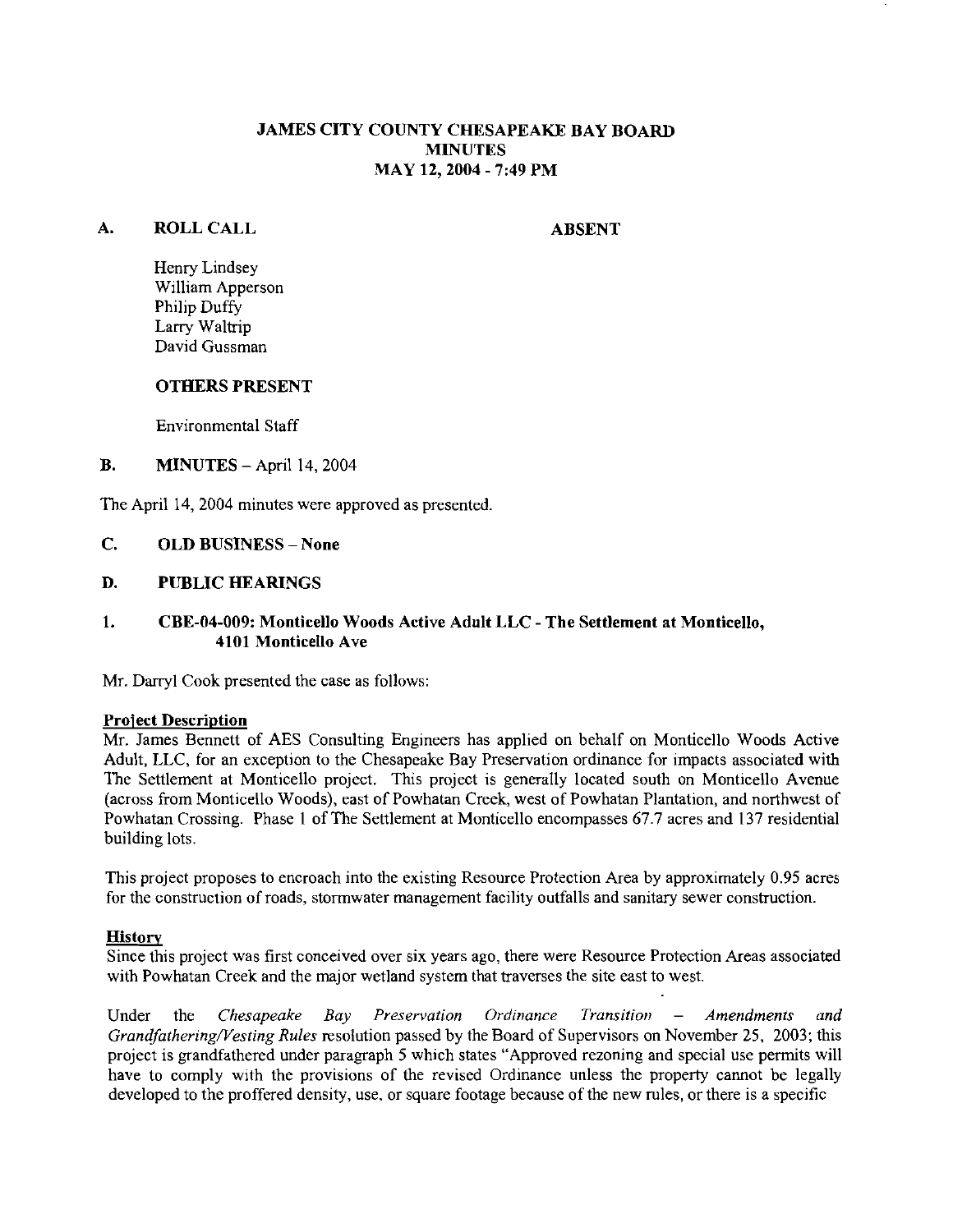feature . . . shown on the proffered zoning plan that is located within the WA, in which case the landowner may develop  $\dots$  (while) minimizing any intrusion into the RPA to the extent possible."

Under Section 23-11 of the new Ordinance, it states that a water quality impact assessment shall be required for any proposed land disturbance development of redevelopment within RPAs. Monticello Woods Active Adult has submitted this assessment for this project. This assessment containing two types of exceptions: an administrative exception and a Board exception. The issue before the Chesapeake Bay Board is the impacts associated with the sanitary sewer connections through the RPA, impacting 0.20 acres of RPA.

# Water Quality Impact Assessment

The total impacts to the RPA for this project are approximately 0.95 acres and encompass the building of a road crossing, stormwater management facility outfalls, and sanitary sewer connections. The Board is considering only the impacts to the RPA resulting from the sewer construction, 0.2 acres of encroachment. As part of the mitigation for the total impacts, Monticello Woods Active Adult proposes to expand the RPA buffer in certain areas so that it exceeds 100-feet in width. They are also looking into providing additional RPA planting in consultation with the Environmental Division in areas that were logged six years ago and are proposing to stabilize all disturbed areas accordingly. Disturbed area for construction activities associated with the sewer extensions will be stabilized with native grasses and possibly native shrubs if allowed by the James City Service Authority.

AES Consulting Engineers has submitted the required information as outlined in the **James City County**  *Water Quality Impact Assessment Guidelines.* The Board is to determine whether or not the proposed development is consistent with the spirit and intent of the Ordinance and make a finding based upon the following criteria, as outlined in Section 23-14(c):

- **1.** The exception request is the minimum necessary to afford relief;
- 2. Granting the exception will not confer upon the applicant any special privileges denied by this chapter to other property owners similarly situated in the vicinity;
- 3. The exception request will be in harmony with the purpose and intent of this chapter, and is not of substantial detriment to water quality;
- 4. The exception request is not based on conditions or circumstances that are self-created or selfimposed, nor does the request arise from conditions or circumstances either permitted or nonconforming that are related to adjacent parcels; and
- 5. Reasonable and appropriate conditions are imposed which will prevent the exception request from causing a degradation of water quality.

# Recommendations

Staff finds that the WQIA and the project are consistent with the spirit and intent of the Ordinance and the criteria as outlined in section 23-14(c). Staff recommends that all sanitary sewer easements be stabilized with a native conservation grass seed mix and that the Chesapeake Bay Board approve the WQIA as it pertains to this project only. Furthermore, all recommendations listed within the WQIA are to be incorporated into the site plans for the project, which then must be approved by the Environmental Division. The exception shall become null and void if sewer construction has not begun by May 12, 2005.

Mr. Lindsey opened the public hearing.

A. Mr. Chris Basic, AES Consulting Engineers, stated he was available to answer any questions that the Board might have.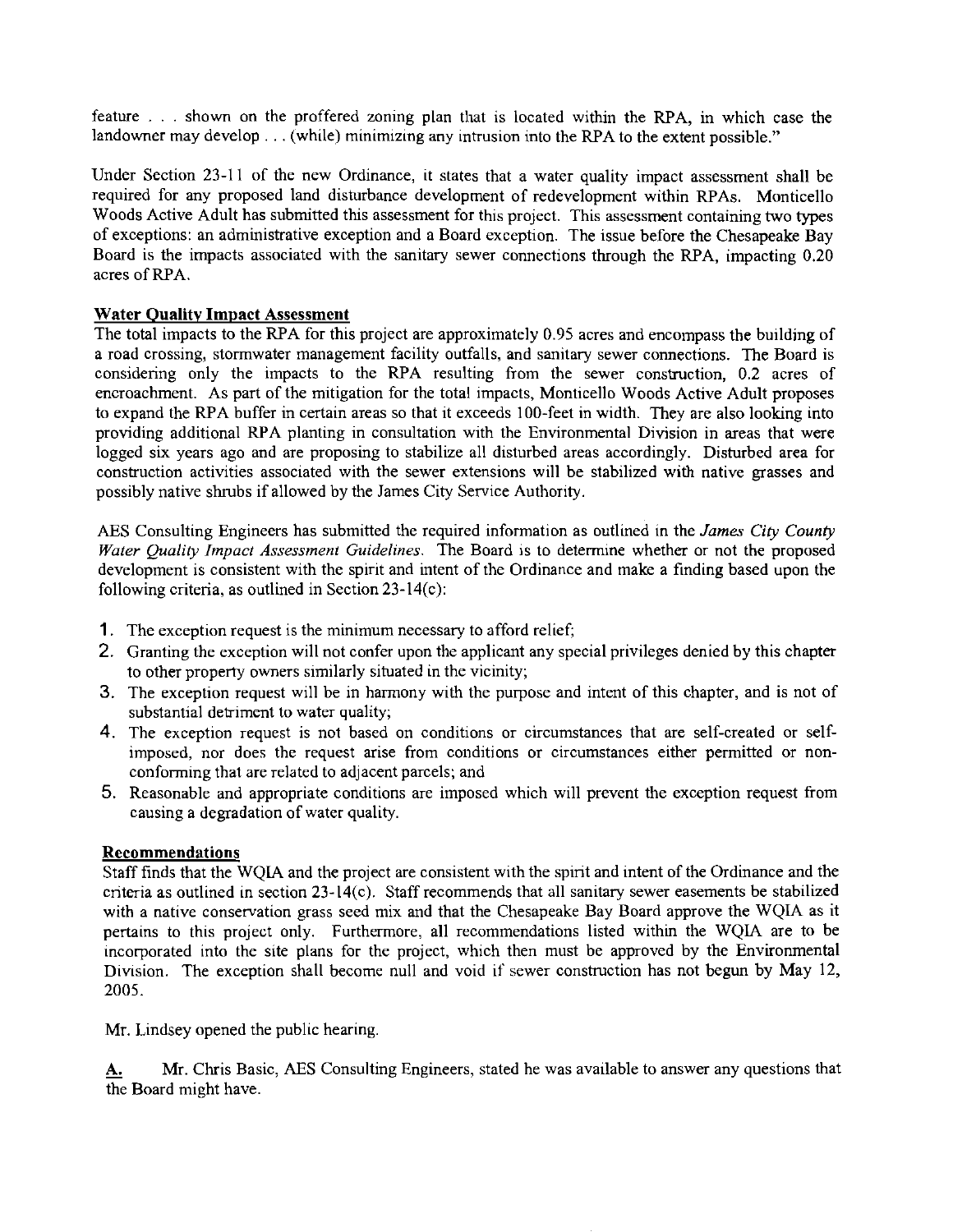There were no questions from the Board

As no one else wished to speak, Mr. Lindsey closed the public hearing

Mr. Apperson made a motion to approve case CBE-4-009/WOIA-002-04 with staff's recommendations.

The motion was approved by a 5-0 vote.

# **2. CBE-04-008: New Town Associates, LLC** - **New Town-Sect. 4, Block 8, 5206 Monticello Ave**

Mr. Darryl Cook presented the case as follows:

#### **Proiect Description**

Mrs. Toni Small of Williamsburg Environmental Group has applied on behalf on New Town Associates, LLC, for an exception to the Chesapeake Bay Preservation ordinance for impacts associated with the New Town Section 4, Block 8 project. The New Town project is generally located northwest of the intersection of Monticello Avenue and Ironbound Road, south of Eastern State Hospital and east of Route 199. Section 4. Block 8 encompasses 15.89 acres within the New Town development.

New Town Associates proposes to encroach into the newly determined Resource Protection Area by approximately 1.65 acres for the construction of roads, residential structures, stormwater management facilities and sanitary sewer construction.

#### **History**

The owners of a tract of land formerly known as the Casey Tract, submitted a master plan and rezoning request over 7 years ago. Part of this submittal was a master stormwater plan and environmental inventory. When the original rezoning request was made, no Resource Protection Areas (RPAs) as defined by the ordinance in effect at the time were present on site. An RPA was required along a tributary stream, a solid blue line stream on the United State Geological Survey (USGS) 7.5 minute quadrangle map. Plans were developed based upon this definition. Gradually, development took place within the New Town project site, starting with the Williamsburg-James City County Courthouse and associated stormwater management facility (BMP). The other development fronting Monticello Avenue down to the United States Post Office is being developed in accordance with the New Town design standards.

On January 1, 2004, the Chesapeake Bay Preservation Ordinance of James City County was updated to meet the new guidance and regulations adopted by State statue and the State's Chesapeake Bay Local Assistance Department. The new ordinance changes how a RPA is to be defined, which is by using a field determination of perenniality instead of a solid blue line stream on a USGS map. In order to comply with the new ordinance, New Town Associates hired Williamsburg Environmental Group to perform a stream perenniality assessment for the entire project site. The perenniality assessment was accepted by the County by letter dated March 15.2004, to Mrs. Toni Small, of Williamsburg Environmental Group.

The new definition of RPA now affects approximately  $\frac{1}{2}$  of the streams that are present on site, including the entire western stream, downstream of the previously mentioned Courthouse BMP. Prior to January 1, 2004, plans were submitted for Section 4, Block 8, Phase 1 for the construction of residential units, a temporary sediment basin and associated erosion and sediment control structures. After January 1, 2004, plans were submitted for Section 4, Block 8, Phase 2.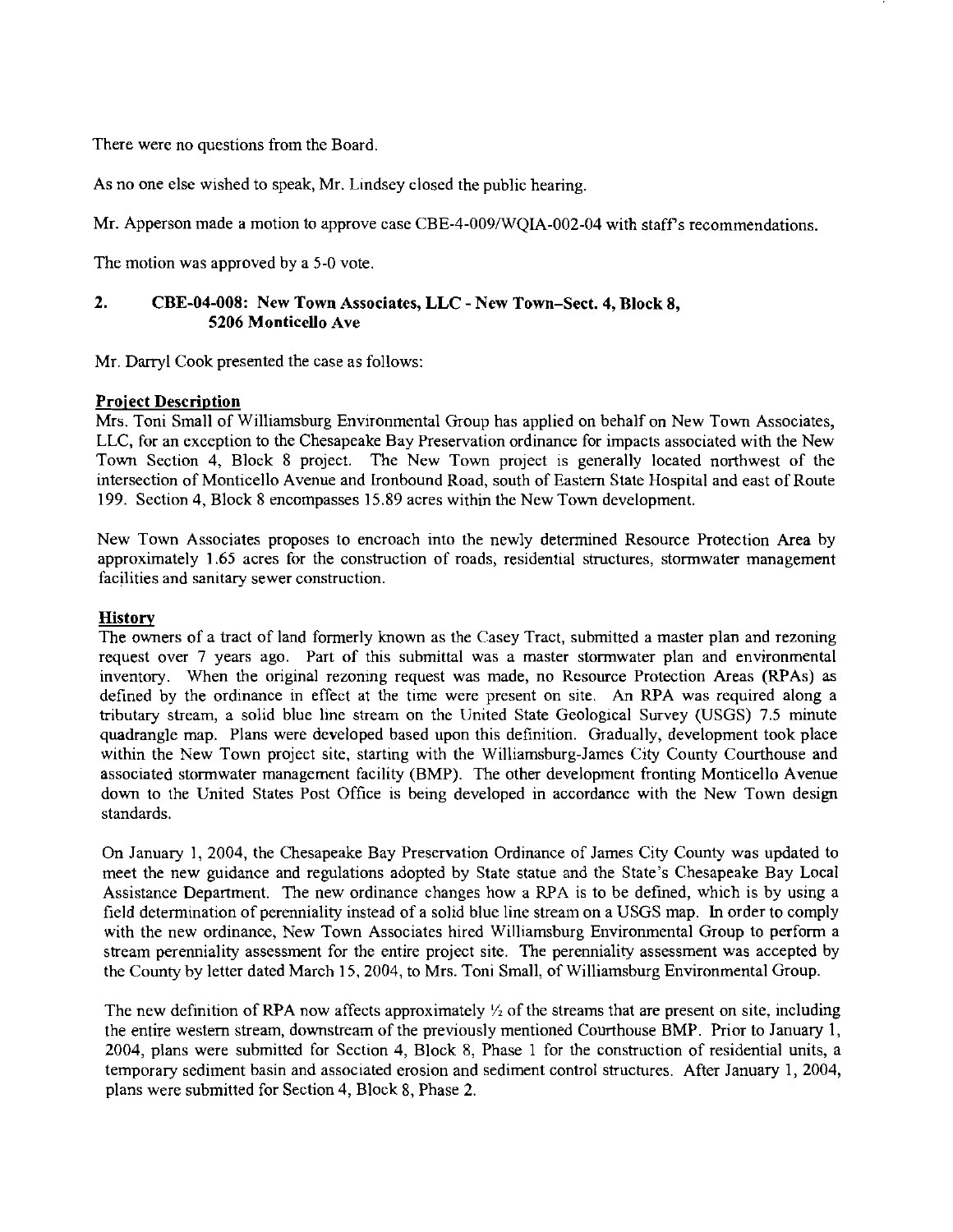Under the *Chesapeake Bay Preservation Ordinance Transition – Amendments and Grandfathering/Vesting Rules* resolution passed by the Board of Supervisors on November 25, 2003; Phase 1 of this project is grandfathered and Phase 2 is not grandfathered. Paragraph 3 states "Plans already in the development review process and those accepted for review prior to the effective date of the Ordinance will not be subject to the new ordinance." However in paragraph 5, Rezoning and Special Use Permits, it states "Approved rezoning and special use pernits will have to comply with the provisions of the revised Ordinance unless the property cannot be legally developed to the proffered density, use, or square footage because of the new rules, or there is a specific feature . . . shown on the proffered zoning plan that is located within the RPA, in which case the landowner may develop . . . (while) minimizing any intrusion into the RPA to the extent possible."

Under Section 23-11 of the new Ordinance, it states that a water quality impact assessment shall be required for any proposed land disturbance resulting from development or redevelopment within RPAs. New Town Associates has submitted this assessment for both phases of Section 4, Block 8, even though they are technically grandfathered for

a portion of the project. The issue before the Chesapeake Bay Board is the impacts associated with the construction of roads, residential structures, stormwater management facilities and sanitary sewer construction.

# Water Quality Impact Assessment

The total impacts to the RPA for this project are approximately 1.65 acres and encompass the building of residential structures, roads, one temporary sediment basin and sanitary sewer connections. New Town Associates proposes to develop the sediment basin into a stormwater management BMP facility after the upslope disturbed drainage area is stabilized. They have proposed two bioretention facilities up in the site along with use of two tree box biofilters, a relatively new technology. Furthermore, they propose to enhance the remaining RPA buffer with additional native plantings.

Williamsburg Environmental Group, Inc. has submitted the required information as outlined in the *James City County Water Quality Irnpacl Assessment Guidelines.* The Board is to determine whether or not the proposed development is consistent with the spirit and intent of the Ordinance and make a finding based upon the following criteria, as outlined in Section 23-14(c):

- 1. The exception request is the minimum necessary to afford relief;
- 2. Granting the exception will not confer upon the applicant any special privileges denied by this chapter to other property owners similarly situated in the vicinity;
- **3.** The exception request will be in harmony with the purpose and intent of this chapter, and is not of substantial detriment to water quality;
- 4. The exception request is not based on conditions or circumstances that are self-created or selfimposed, nor does the request arise from conditions or circumstances either permitted or nonconforming that are related to adjacent parcels; and
- 5. Reasonable and appropriate conditions are imposed which will prevent the exception request from causing a degradation of water quality.

# Recommendations

Staff finds that the WQIA and the project are consistent with the spirit and intent of the Ordinance and the criteria as outlined in section  $23-14(c)$ . Given all the prior planning and design development that has occurred prior to the effective date of the revised ordinance, staff recommends that the Chesapeake Bay Board approve the WQIA as it pertains to only this project. Furthermore, all recommendations listed therein are to be incorporated into the site plans for the project, which then must be approved by the